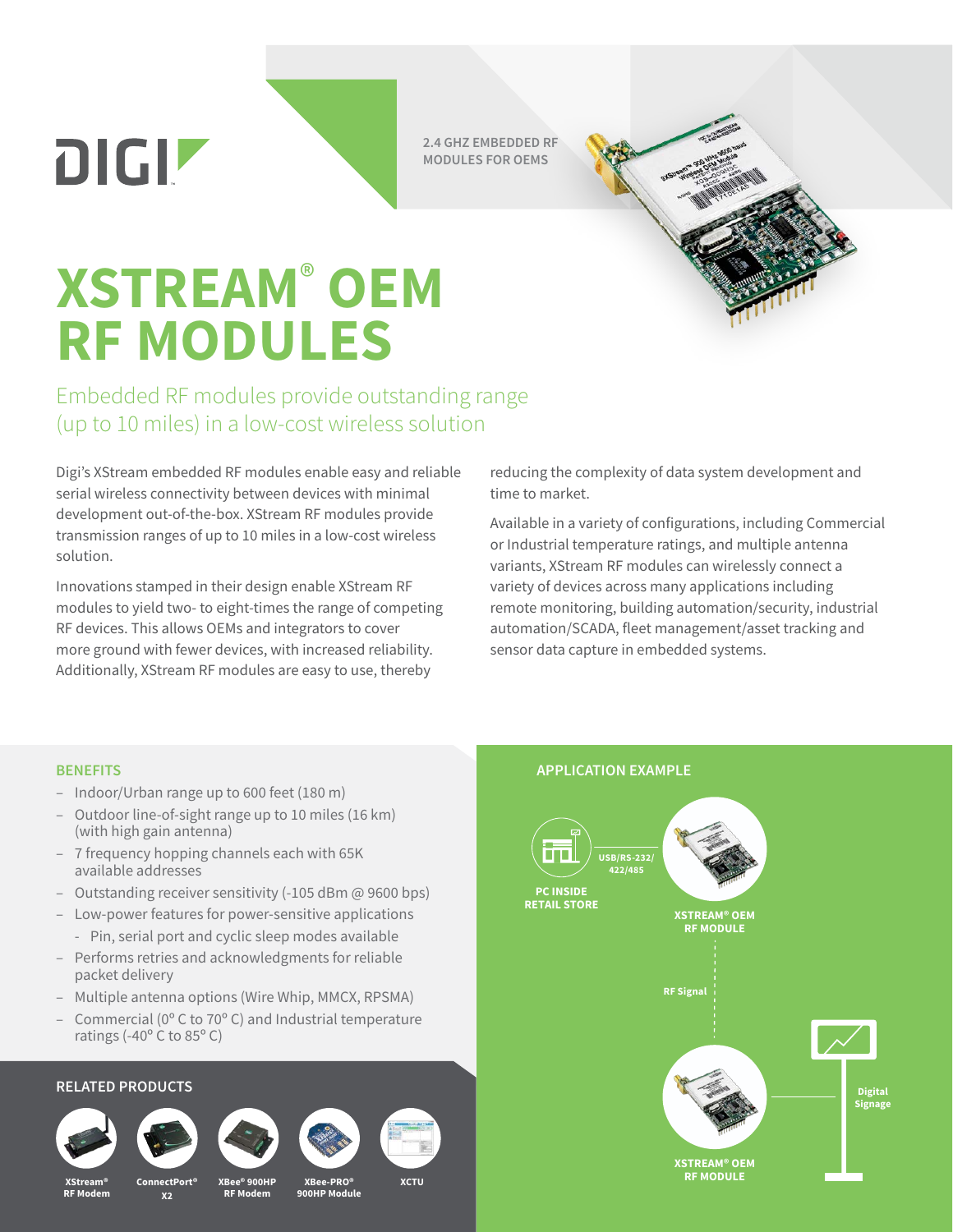| <b>SPECIFICATIONS</b> |  |  |
|-----------------------|--|--|
|                       |  |  |

## 24XStream® (2.4 GHz)

| <b>PERFORMANCE</b>                                                 |                                                                                             |  |  |  |
|--------------------------------------------------------------------|---------------------------------------------------------------------------------------------|--|--|--|
| <b>INDOOR/URBAN RANGE</b><br>(W/2.1 DB DIPOLE ANTENNA)             | Up to 600 ft (180 m)                                                                        |  |  |  |
| <b>OUTDOOR RF LINE-OF-SIGHT RANGE</b><br>(W/2.1 DB DIPOLE ANTENNA) | Up to 3 miles (5 km)                                                                        |  |  |  |
| <b>OUTDOOR RF LINE-OF-SIGHT RANGE</b><br>(W/ HIGH-GAIN ANTENNA)    | Up to 10 miles (16 km)                                                                      |  |  |  |
| <b>TRANSMIT POWER OUTPUT</b>                                       | 50 mW (17 dBm)                                                                              |  |  |  |
| <b>INTERFACE DATA RATE</b><br><b>SOFTWARE SELECTABLE)</b>          | 10 - 57600 bps (including non-standard baud rates)                                          |  |  |  |
| <b>THROUGHPUT DATA RATE</b>                                        | 9,600 bps                                                                                   |  |  |  |
| <b>RF DATA RATE</b>                                                | 9.6 or 19.2 Kbps                                                                            |  |  |  |
| <b>RECEIVER SENSITIVITY</b>                                        | -105 dBm (@ 9600 bps)                                                                       |  |  |  |
| <b>POWER REQUIREMENTS</b>                                          |                                                                                             |  |  |  |
| <b>SUPPLY VOLTAGE</b>                                              | 5V (± 0.25V) regulated                                                                      |  |  |  |
| <b>RECEIVE CURRENT</b>                                             | 80 mA                                                                                       |  |  |  |
| <b>TRANSMIT CURRENT</b>                                            | 150 mA                                                                                      |  |  |  |
| <b>POWER-DOWN CURRENT</b>                                          | $< 26 \mu A$                                                                                |  |  |  |
| <b>GENERAL</b>                                                     |                                                                                             |  |  |  |
| DIMENSIONS (L X W X H)                                             | 1.600 in x 2.825 in x 0.350 in (4.06 cm x 7.18 cm x 0.89 cm)                                |  |  |  |
| <b>WEIGHT</b>                                                      |                                                                                             |  |  |  |
|                                                                    | $0.8$ oz $(24 g)$                                                                           |  |  |  |
| <b>OPERATING TEMPERATURE</b>                                       | 0° C to 70° C (commercial) or -40° C to 85° C (industrial)                                  |  |  |  |
| <b>ANTENNA OPTIONS</b>                                             | RPSMA, MMCX or Wire antenna                                                                 |  |  |  |
| <b>NETWORKING &amp; SECURITY</b>                                   |                                                                                             |  |  |  |
| <b>OPERATING FREQUENCY</b>                                         | ISM 2.4000 - 2.4835 GHz                                                                     |  |  |  |
| <b>SUPPORTED NETWORK TOPOLOGIES</b>                                | Peer-to-Peer (no master/slave dependencies), Point-to-Point, Point-to-Multipoint, Multidrop |  |  |  |
| <b>NUMBER OF CHANNELS</b><br>(SOFTWARE SELECTABLE)                 | 7 Frequency hopping channels                                                                |  |  |  |
| <b>NETWORK FILTRATION LAYERS</b>                                   | VID, Channel, Destination address                                                           |  |  |  |
| <b>AGENCY APPROVALS</b>                                            |                                                                                             |  |  |  |
| <b>FCC PART 15.247</b>                                             | OUR-24XSTREAM                                                                               |  |  |  |

**TOP VIEW**



## **BOTTOM VIEW BOTTOM VIEW**